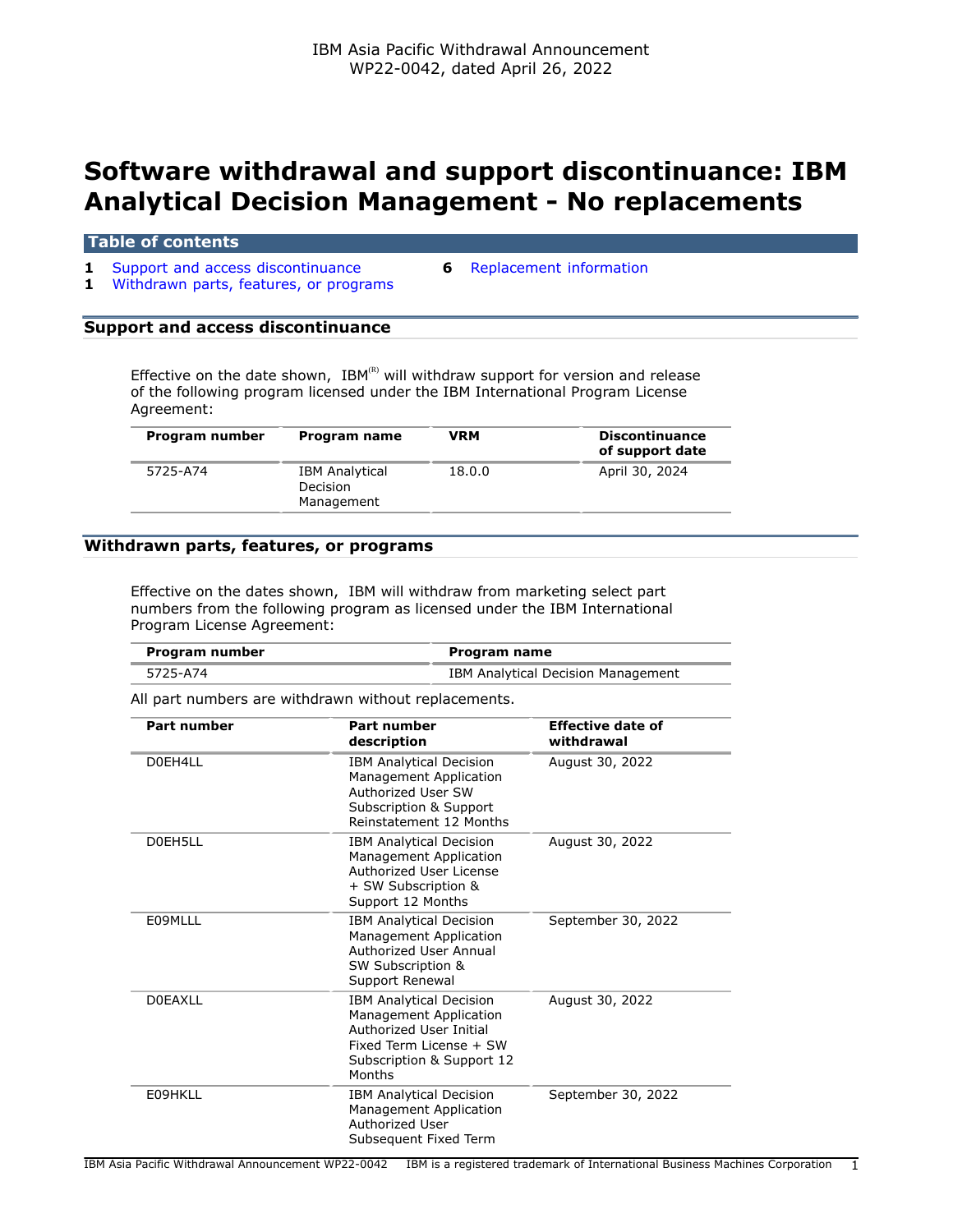| <b>Part number</b> | Part number<br>description                                                                                                                                                                                                                               | <b>Effective date of</b><br>withdrawal |
|--------------------|----------------------------------------------------------------------------------------------------------------------------------------------------------------------------------------------------------------------------------------------------------|----------------------------------------|
|                    | License + SW Subscription<br>& Support 12 Months                                                                                                                                                                                                         |                                        |
| <b>DOEGYLL</b>     | <b>IBM Analytical Decision</b><br>Management Application<br>Concurrent User SW<br>Subscription & Support<br>Reinstatement 12 Months                                                                                                                      | August 30, 2022                        |
| <b>D0EGZLL</b>     | <b>IBM Analytical Decision</b><br>Management Application<br>Concurrent User License<br>+ SW Subscription &<br>Support 12 Months                                                                                                                          | August 30, 2022                        |
| E09MILL            | <b>IBM Analytical Decision</b><br>Management Application<br>Concurrent User Annual<br>SW Subscription &<br>Support Renewal                                                                                                                               | September 30, 2022                     |
| <b>DOEAULL</b>     | <b>IBM Analytical Decision</b><br>Management Application<br>Concurrent User Initial<br>Fixed Term License + SW<br>Subscription & Support 12<br>Months                                                                                                    | August 30, 2022                        |
| E09HHLL            | <b>IBM Analytical Decision</b><br>Management Application<br><b>Concurrent User</b><br>Subsequent Fixed Term<br>License + SW Subscription<br>& Support 12 Months                                                                                          | September 30, 2022                     |
| D0JVDLL            | <b>IBM Analytical Decision</b><br>Management Application<br>for zEnterprise <sup>(R)</sup><br><b>BladeCenter Extension</b><br>and Linux <sup>(R)</sup> on System z <sup>(R)</sup><br>Authorized User License<br>+ SW Subscription &<br>Support 12 Months | August 30, 2022                        |
| <b>D0JVELL</b>     | <b>IBM Analytical Decision</b><br><b>Management Application</b><br>for zEnterprise<br><b>BladeCenter Extension</b><br>and Linux on System<br>z Authorized User SW<br><b>Subscription &amp; Support</b><br>Reinstatement 12 Months                        | August 30, 2022                        |
| <b>DOYNMLL</b>     | <b>IBM Analytical Decision</b><br><b>Management Application</b><br>for zEnterprise<br><b>BladeCenter Extension</b><br>and Linux on System z<br>Authorized User Initial<br>Fixed Term License + SW<br>Subscription & Support 12<br>Months                 | August 30, 2022                        |
| E0C8MLL            | <b>IBM Analytical Decision</b><br>Management Application<br>for zEnterprise<br><b>BladeCenter Extension</b><br>and Linux on System z<br>Authorized User Annual<br>SW Subscription &<br>Support Renewal                                                   | September 30, 2022                     |
| <b>EOHOPLL</b>     | <b>IBM Analytical Decision</b><br><b>Management Application</b><br>for zEnterprise<br><b>BladeCenter Extension</b><br>and Linux on System<br>z Authorized User                                                                                           | September 30, 2022                     |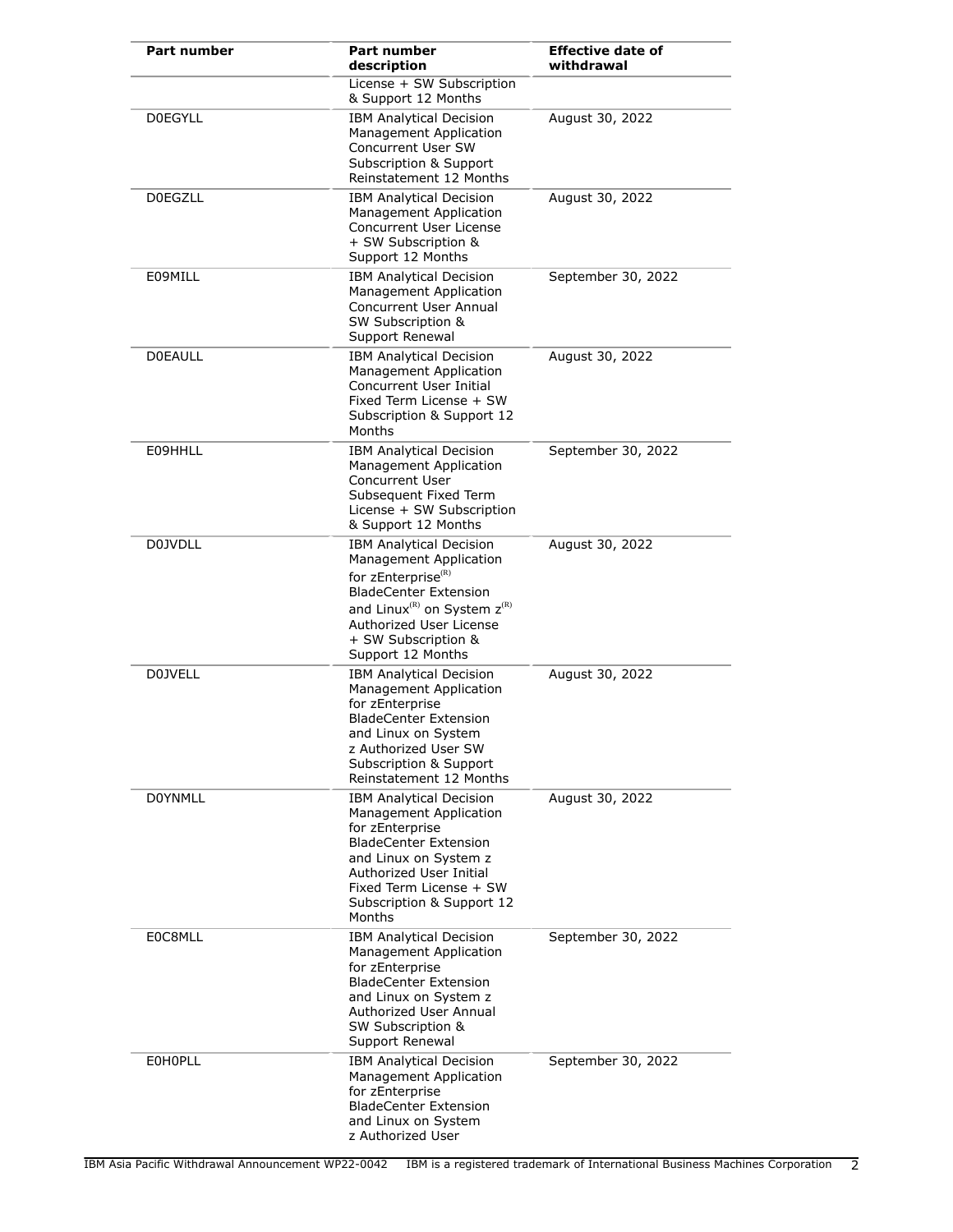| Part number    | Part number<br>description                                                                                                                                                                                                               | <b>Effective date of</b><br>withdrawal |
|----------------|------------------------------------------------------------------------------------------------------------------------------------------------------------------------------------------------------------------------------------------|----------------------------------------|
|                | Subsequent Fixed Term<br>License + SW Subscription<br>& Support 12 Months                                                                                                                                                                |                                        |
| <b>D0JVFLL</b> | <b>IBM Analytical Decision</b><br>Management Application<br>for zEnterprise<br><b>BladeCenter Extension</b><br>and Linux on System z<br>Concurrent Users License<br>+ SW Subscription &<br>Support 12 Months                             | August 30, 2022                        |
| D0JVGLL        | <b>IBM Analytical Decision</b><br>Management Application<br>for zEnterprise<br><b>BladeCenter Extension</b><br>and Linux on System<br>z Concurrent User SW<br>Subscription & Support<br>Reinstatement 12 Months                          | August 30, 2022                        |
| <b>DOYNNLL</b> | <b>IBM Analytical Decision</b><br>Management Application<br>for zEnterprise<br><b>BladeCenter Extension</b><br>and Linux on System z<br><b>Concurrent User Initial</b><br>Fixed Term License + SW<br>Subscription & Support 12<br>Months | August 30, 2022                        |
| E0C8NLL        | <b>IBM Analytical Decision</b><br>Management Application<br>for zEnterprise<br><b>BladeCenter Extension</b><br>and Linux on System z<br><b>Concurrent User Annual</b><br>SW Subscription &<br>Support Renewal                            | September 30, 2022                     |
| <b>E0H0QLL</b> | <b>IBM Analytical Decision</b><br>Management Application<br>for zEnterprise<br><b>BladeCenter Extension</b><br>and Linux on System<br>z Concurrent User<br>Subsequent Fixed Term<br>License + SW Subscription<br>& Support 12 Months     | September 30, 2022                     |
| <b>D0EGWLL</b> | <b>IBM Analytical Decision</b><br>Management for Non-<br><b>Production Environment</b><br>Processor Value Unit<br>(PVU) SW Subscription &<br>Support Reinstatement 12<br>Months                                                          | August 30, 2022                        |
| <b>DOEGXLL</b> | <b>IBM Analytical Decision</b><br>Management for Non-<br><b>Production Environment</b><br>Processor Value Unit<br>(PVU) License + SW<br>Subscription & Support 12<br>Months                                                              | August 30, 2022                        |
| E09MHLL        | <b>IBM Analytical Decision</b><br>Management for Non-<br><b>Production Environment</b><br>Processor Value Unit<br>(PVU) Annual SW<br>Subscription & Support<br>Renewal                                                                   | September 30, 2022                     |
| <b>DOEBALL</b> | <b>IBM Analytical Decision</b><br>Management for Non-                                                                                                                                                                                    | August 30, 2022                        |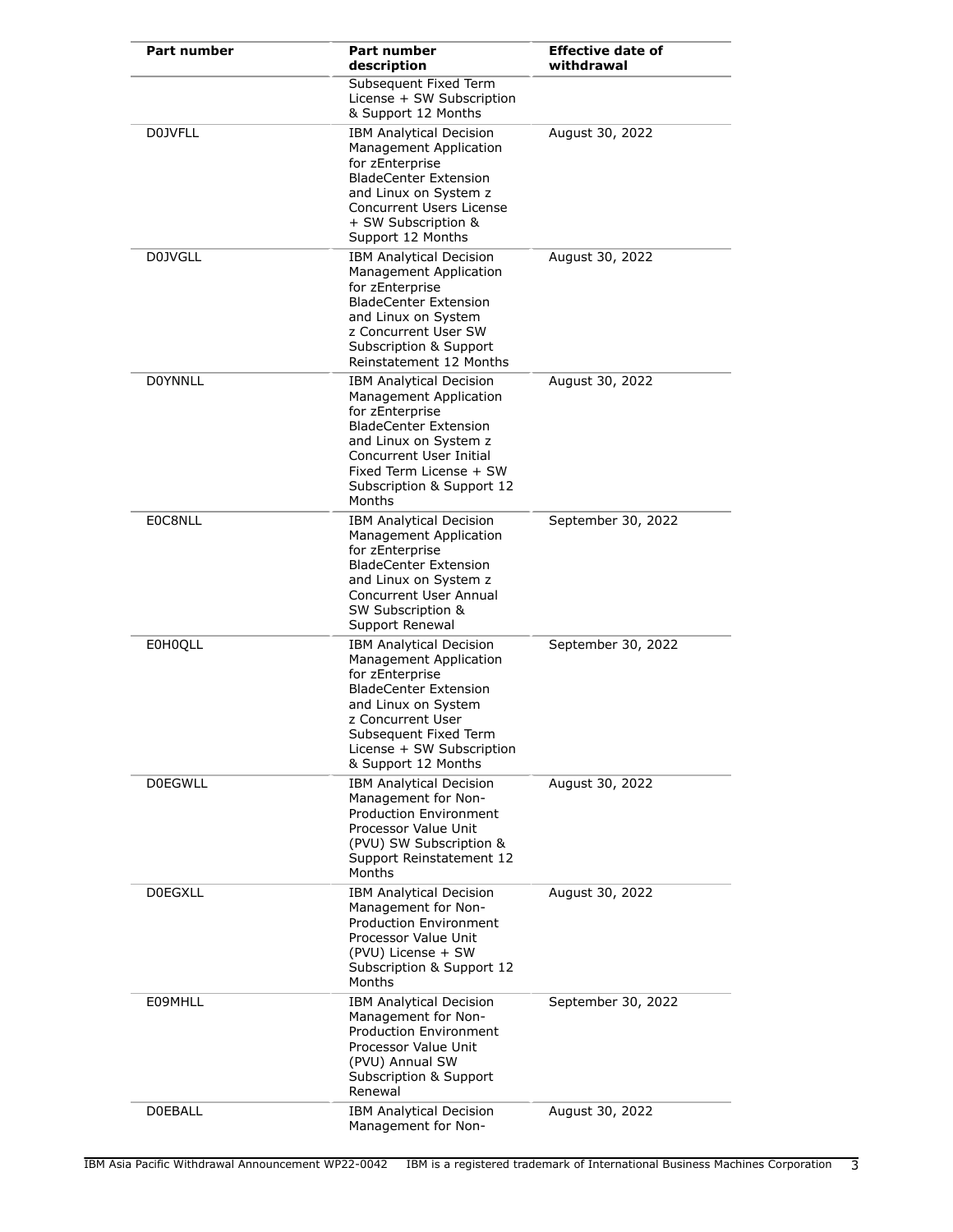| <b>Part number</b> | <b>Part number</b><br>description                                                                                                                                                                                                                                                | <b>Effective date of</b><br>withdrawal |
|--------------------|----------------------------------------------------------------------------------------------------------------------------------------------------------------------------------------------------------------------------------------------------------------------------------|----------------------------------------|
|                    | <b>Production Environment</b><br>Processor Value Unit<br>(PVU) Initial Fixed Term<br>License + SW Subscription<br>& Support 12 Months                                                                                                                                            |                                        |
| E09HYLL            | <b>IBM Analytical Decision</b><br>Management for Non-<br><b>Production Environment</b><br>Processor Value Unit<br>(PVU) Subsequent Fixed<br>Term License + SW<br>Subscription & Support 12<br>Months                                                                             | September 30, 2022                     |
| D0JV1LL            | <b>IBM Analytical Decision</b><br>Management for Non-<br><b>Production Environment</b><br>for zEnterprise<br><b>BladeCenter Extension</b><br>and Linux on System<br>z Processor Value Unit<br>(PVU) License + SW<br>Subscription & Support 12<br>Months                          | August 30, 2022                        |
| D0JV3LL            | <b>IBM Analytical Decision</b><br>Management for Non-<br><b>Production Environment</b><br>for zEnterprise<br><b>BladeCenter Extension</b><br>and Linux on System<br>z Processor Value Unit<br>(PVU) SW Subscription &<br>Support Reinstatement 12<br>Months                      | August 30, 2022                        |
| <b>DOYNQLL</b>     | <b>IBM Analytical Decision</b><br>Management for Non-<br>Production Environment<br>for zEnterprise<br><b>BladeCenter Extension</b><br>and Linux on System<br>z Processor Value Unit<br>(PVU) Initial Fixed Term<br>License + SW Subscription<br>& Support 12 Months              | August 30, 2022                        |
| E0C8GLL            | <b>IBM Analytical Decision</b><br>Management for Non-<br><b>Production Environment</b><br>for zEnterprise<br><b>BladeCenter Extension</b><br>and Linux on System<br>z Processor Value<br>Unit (PVU) Annual SW<br>Subscription & Support<br>Renewal                               | September 30, 2022                     |
| <b>EOHOSLL</b>     | <b>IBM Analytical Decision</b><br>Management for Non-<br><b>Production Environment</b><br>for zEnterprise<br><b>BladeCenter Extension</b><br>and Linux on System<br>z Processor Value Unit<br>(PVU) Subsequent Fixed<br>Term License + SW<br>Subscription & Support 12<br>Months | September 30, 2022                     |
| <b>DOEHVLL</b>     | <b>IBM Analytical Decision</b><br>Management Processor<br>Value Unit (PVU) SW<br>Subscription & Support<br>Reinstatement 12 Months                                                                                                                                               | August 30, 2022                        |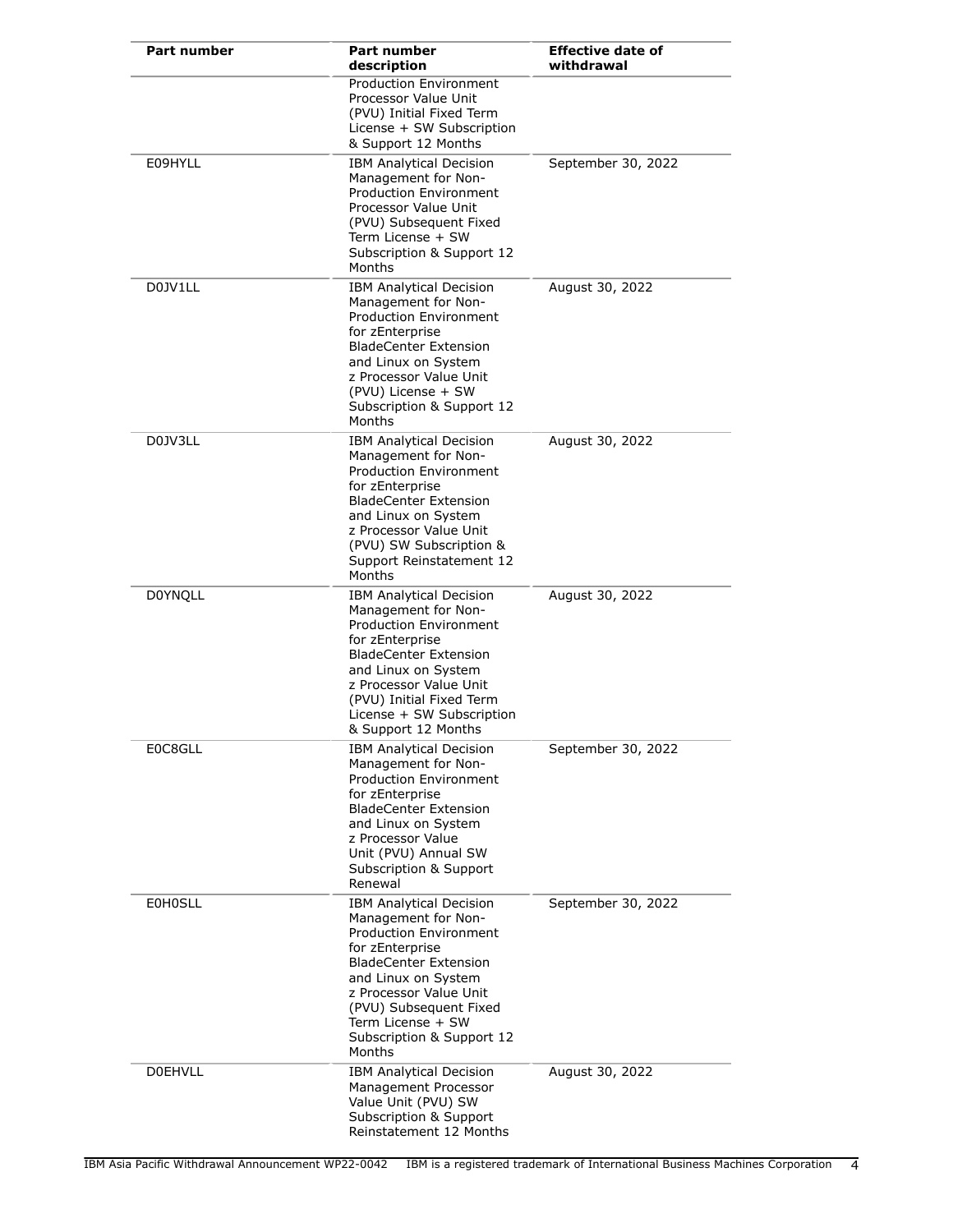| <b>Part number</b> | <b>Part number</b><br>description                                                                                                                                                                                                | <b>Effective date of</b><br>withdrawal |
|--------------------|----------------------------------------------------------------------------------------------------------------------------------------------------------------------------------------------------------------------------------|----------------------------------------|
| <b>DOEHWLL</b>     | <b>IBM Analytical Decision</b><br>Management Processor<br>Value Unit (PVU) License<br>+ SW Subscription &<br>Support 12 Months                                                                                                   | August 30, 2022                        |
| E09MZLL            | <b>IBM Analytical Decision</b><br>Management Processor<br>Value Unit (PVU) Annual<br>SW Subscription &<br>Support Renewal                                                                                                        | September 30, 2022                     |
| D0EB1LL            | <b>IBM Analytical Decision</b><br>Management Processor<br>Value Unit (PVU) Initial<br>Fixed Term License + SW<br>Subscription & Support 12<br>Months                                                                             | August 30, 2022                        |
| E09HPLL            | <b>IBM Analytical Decision</b><br>Management Processor<br>Value Unit (PVU)<br>Subsequent Fixed Term<br>License + SW Subscription<br>& Support 12 Months                                                                          | September 30, 2022                     |
| <b>D0JUXLL</b>     | <b>IBM Analytical Decision</b><br>Management for<br>zEnterprise BladeCenter<br>Extension and Linux on<br>System z Processor Value<br>Unit (PVU) License + SW<br>Subscription & Support 12<br>Months                              | August 30, 2022                        |
| <b>D0JUYLL</b>     | <b>IBM Analytical Decision</b><br>Management for<br>zEnterprise BladeCenter<br>Extension and Linux<br>on System z Processor<br>Value Unit (PVU) SW<br>Subscription & Support<br>Reinstatement 12 Months                          | August 30, 2022                        |
| <b>DOYNPLL</b>     | <b>IBM Analytical Decision</b><br>Management for<br>zEnterprise BladeCenter<br><b>Extension and Linux</b><br>on System z Processor<br>Value Unit (PVU) Initial<br>Fixed Term License + SW<br>Subscription & Support 12<br>Months | August 30, 2022                        |
| E0C8ELL            | <b>IBM Analytical Decision</b><br>Management for<br>zEnterprise BladeCenter<br>Extension and Linux on<br>System z Processor Value<br>Unit (PVU) Annual SW<br>Subscription & Support<br>Renewal                                   | September 30, 2022                     |
| <b>EOHORLL</b>     | <b>IBM Analytical Decision</b><br>Management for<br>zEnterprise BladeCenter<br>Extension and Linux on<br>System z Processor Value<br>Unit (PVU) Subsequent<br>Fixed Term License + SW<br>Subscription & Support 12<br>Months     | September 30, 2022                     |